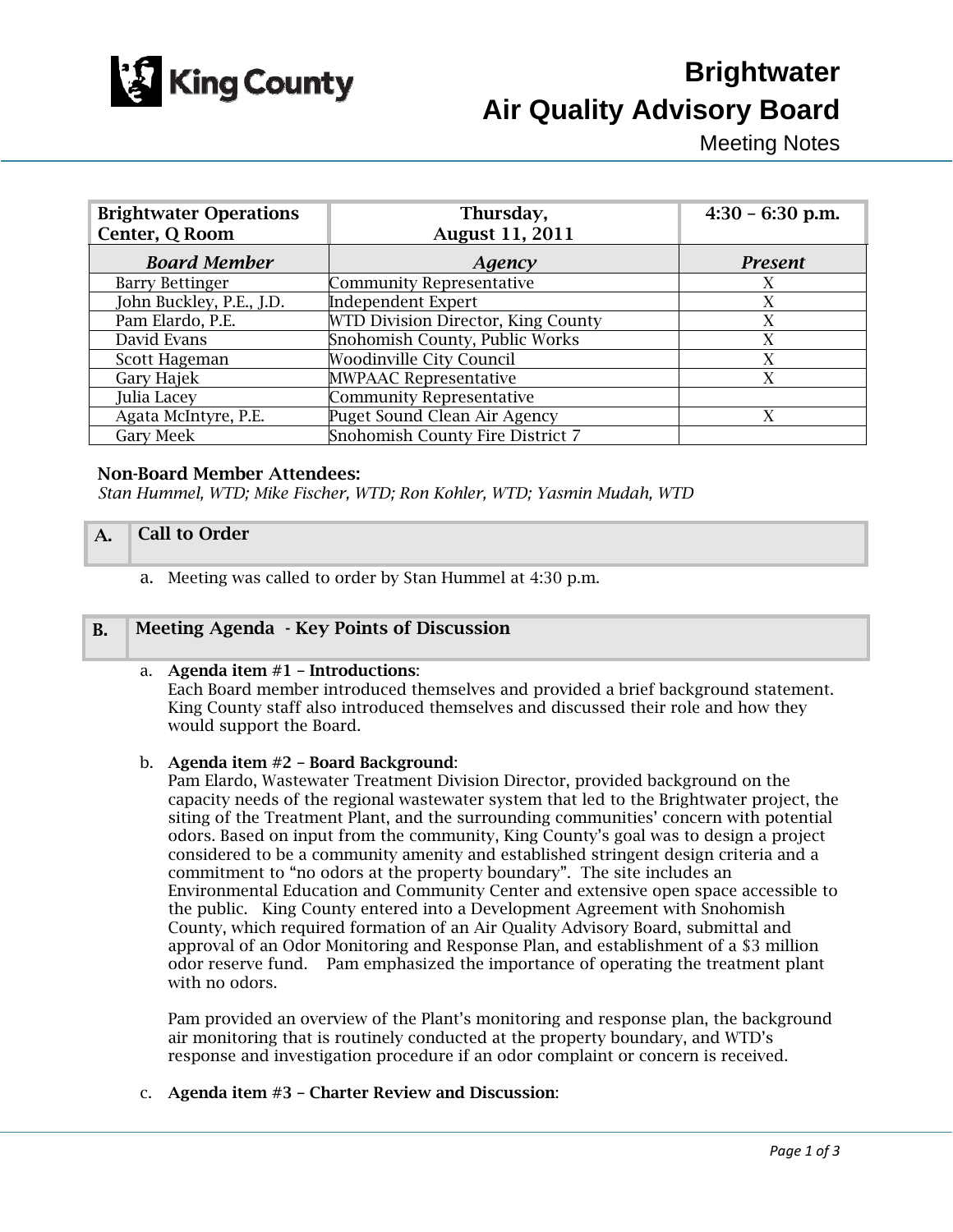

# **Brightwater Air Quality Advisory Board**

Stan Hummel discussed the draft Charter statement distributed prior to the meeting. The Charter outlines the roles and responsibilities of the Board. Stan requested that comments be submitted on the Charter prior to the next meeting so it can be finalized at the next meeting. Once the Board votes on the Charter, it will be recommended to the King and Snohomish County Executive's for approval.

One proposed change was noted. Section XIII of the draft charter states that "Recommendations from the Board shall be approved by a minimum 60 percent majority vote". It was proposed that the charter be amended to "Recommendations shall be approved by a majority vote." This language will be incorporated into the Charter prior to the August 23, 2011 meeting.

# d. Agenda item #4 – Property Boundary Data:

Stan Hummel and Pam Elardo presented a chart summarizing the results of property boundary baseline monitoring since June 2010. It was noted that the detection limit of the Jerome analyzer was 3 parts per billion, and that background monitoring has detected baseline hydrogen sulfide concentrations exceeding the 3 ppb detection limit periodically at different monitoring stations. This information is notable, since the treatment plant has in not yet in operation and background levels can at times be above the detection limits and threshold limits for sensory detection of hydrogen sulfide.

- *Q.* It was suggested that King County increase the frequency of odor monitoring to increase the amount of baseline data collected.
- *A.* Property boundary monitoring has been increased to weekly frequency prior to the start of sewage treatment in September.
- *Q.* It was requested that the next presentation of boundary data include a description of the monitoring location and any sensory observations recorded to help correlate the data with potential sources.
- *A.* This will be provided at the next meeting.

*Q.* Further information about how monitoring sites were determined was requested.

*A.* King County will follow up with information about how monitoring sites were selected.

#### e. Agenda item #5 – Board Protocol and Logistics:

Yasmin Mudah reviewed Board protocol and logistics.

King County email addresses will be assigned to Board members. Email addresses and instructions will be provided once received from the County Executive Office.

The Board agreed to use Robert's Rules during Board meetings.

Yasmin Mudah will take meeting notes and provide them to the Board for clarification via email. Meetings notes will be approved at the following Board meeting.

The Board agreed that the 4:30-6:30 p.m. time frame is convenient for Board meetings. The charter states that meetings are to be held quarterly for the first year of Treatment Plant operations and bi-annually thereafter. The Board concurs, but will also hold meetings more often if necessary.